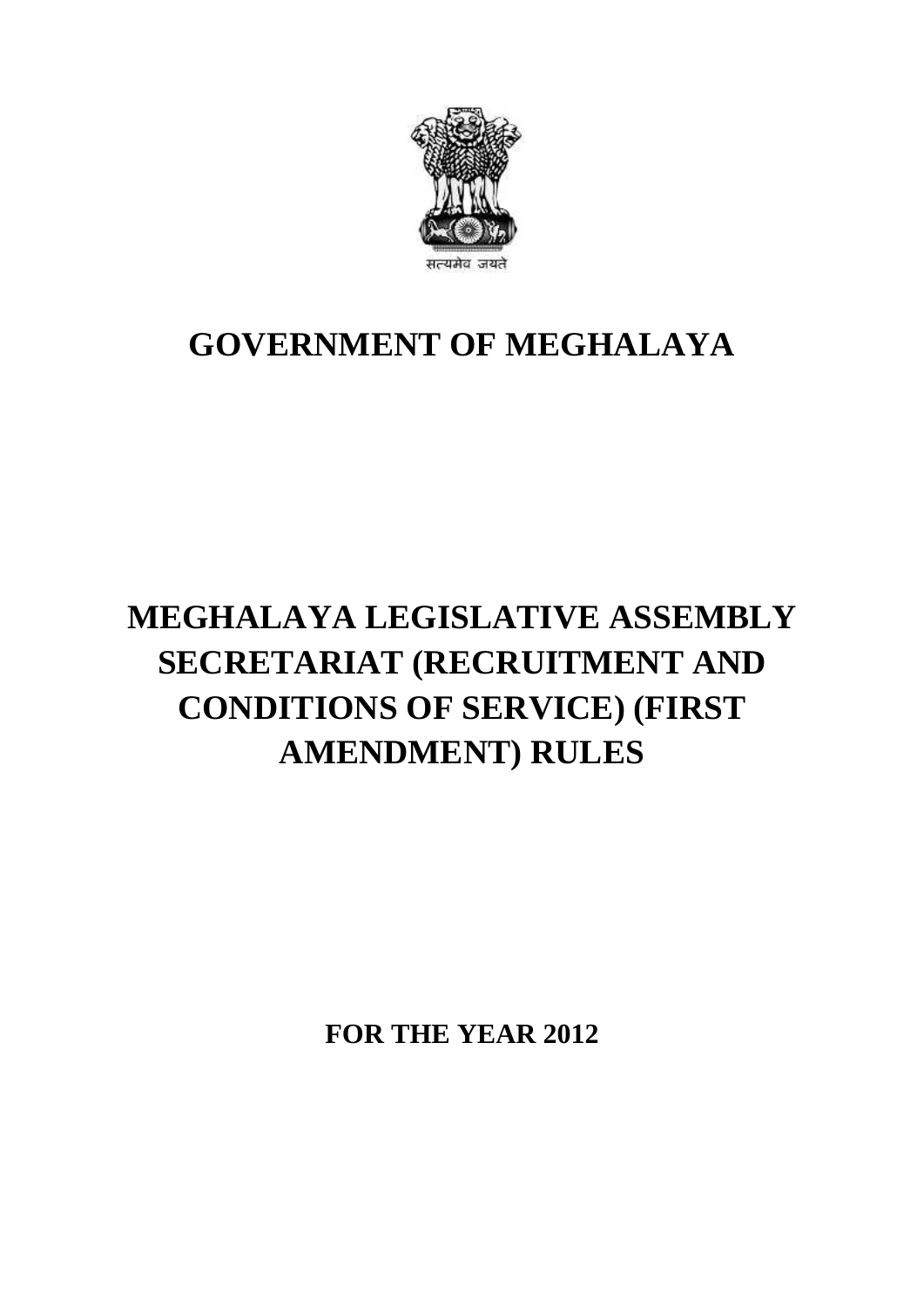#### **NOTIFICATION**

#### The  $8<sup>th</sup>$  January, 2013

**No. ES.3/MLA/2011/Pt/1** – In exercise of his powers under Rule 23 (1) of the Meghalaya Legislative Assembly Secretariat (Recruitment and Conditions of Service) Rules, 2011, the Hon'ble Speaker hereby makes the following amendments in the said Rules: **1. Short title and commencement :**<br> **1. Short title and commencement :**<br> **1. Short title and commencement :**<br> **1. Short title and commencement :**<br> **1. Short title and commencement :** No. ES.3/MLA/2011/Pt/1 – In exercise of his powers under Rule 23 (1) of the aya Legislative Assembly Secretariat (Recruitment and Conditions of Service) Rules, ne Hon'ble Speaker hereby makes the following amendments in th

- Legislative Assembly Secretariat (Recruitment and Conditions of Service) R<br>Ion'ble Speaker hereby makes the following amendments in the said Rules:<br> **out title and commencement:**<br>
These Rules shall be called the Meghalaya The Hon'ble Speaker hereby makes the follow<br>
Short title and commencement :<br>
(1) These Rules shall be called the Meg<br>
(Recruitment and Conditions of Service<br>
(2) They shall come into force at once.
- 
- 1) These Rules shall be called the Meghalaya Legislative Assembly Secretariat<br>
(Recruitment and Conditions of Service) (First Amendment) Rules, 2012.<br>
2. <u>Amendments to the Schedule</u> : In Schedule 1 of the Meghalaya Legi Assembly Secretariat (Recruitment and Conditions of Service) Rules, 2011 – **Amendments to the Schedule** : In Schedule – 1 of the Meghalaya Legislative Assembly Secretariat (Recruitment and Conditions of Service) Rules, 2011 –<br> **(i)** Before the existing entry 1 in Schedule – 1, the following shall

## **namely, 1A-Commissioner & Secretary.**

| <b>Sl. No.</b> | Grade                       | Pay Scale (in<br>rupees) | No. of<br><b>Permanent</b><br>posts | <b>Method of appointment</b>                                                                                                                                                                                                                                                                                                                                                                       |
|----------------|-----------------------------|--------------------------|-------------------------------------|----------------------------------------------------------------------------------------------------------------------------------------------------------------------------------------------------------------------------------------------------------------------------------------------------------------------------------------------------------------------------------------------------|
| 1A             | Commissioner<br>& Secretary | $37,400 - 67,000$        | 1                                   | <b>Promotion/Upgradation:</b><br>Secretary $/$<br>From<br>Additional<br>Secretaries in the Meghalaya<br>Legislative Assembly with one<br>year, experience in the grade,<br>possessing a Master's Degree in<br>Law, having good knowledge and<br>legislation,<br>experience<br>in<br>Committees,<br>administration,<br>constitutional<br>law<br>and<br>parliamentary procedure<br>and<br>practices. |

| (ii)<br>After the existing entry No. 9, the following shall be inserted, namely, $9 -$<br><b>Senior Grade Reporter.</b> |              |                          |                                     |                                   |  |
|-------------------------------------------------------------------------------------------------------------------------|--------------|--------------------------|-------------------------------------|-----------------------------------|--|
| Sl. No.                                                                                                                 | <b>Grade</b> | Pay Scale (in<br>rupees) | No. of<br><b>Permanent</b><br>posts | <b>Method of appointment</b>      |  |
| 9                                                                                                                       | Senior       | 23300-700-               | 6                                   | <b>Promotion:</b>                 |  |
|                                                                                                                         | Grade        | 27500-830-               |                                     | From amongst Grade I Reporters    |  |
|                                                                                                                         | Reporter     | 32480-970-39270          |                                     | with 2 years experiences in that  |  |
|                                                                                                                         |              | (For the present)        |                                     | grade and possessing a Degree.    |  |
|                                                                                                                         |              | incumbents only)         |                                     | <b>Departmental Competition:</b>  |  |
|                                                                                                                         |              | 20700-32020              |                                     | If<br>vacancy is not filled<br>by |  |
|                                                                                                                         |              | (For future)             |                                     | promotion, it will be filled by   |  |
|                                                                                                                         |              | promotes)                |                                     | Departmental Competition limited  |  |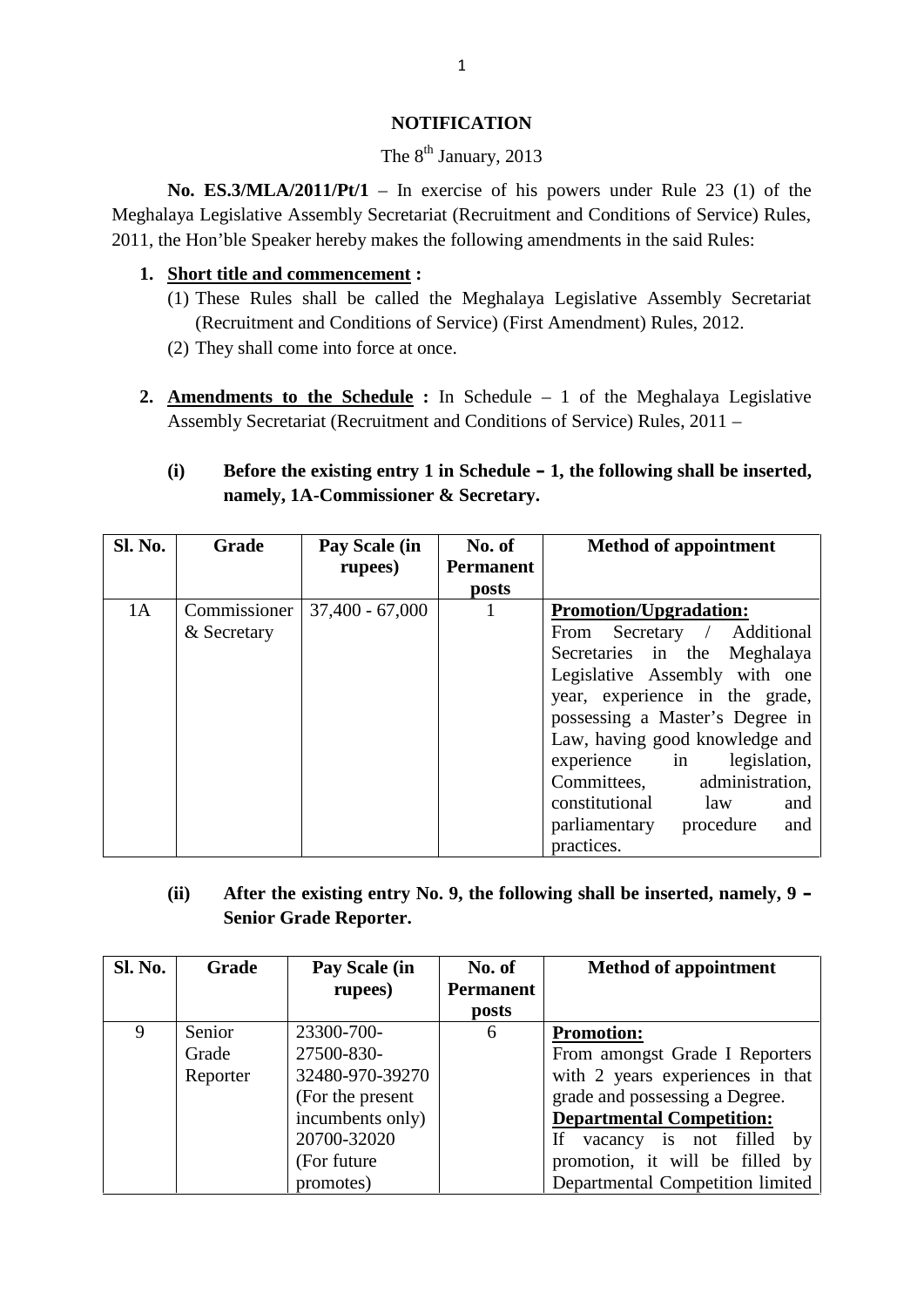| to Gazetted Officers with at least 8<br>years total service in the<br>Meghalaya Legislative Assembly |
|------------------------------------------------------------------------------------------------------|
| Secretariat and possessing sound<br>and experience and knowledge in                                  |
| Parliamentary and Reporting<br>matters.                                                              |

# **13A – Law Officer, 13B – System Engineer**

| Sl. No. | <b>Grade</b> | Pay Scale (in   | No. of                    | <b>Method of appointment</b>     |
|---------|--------------|-----------------|---------------------------|----------------------------------|
|         |              | rupees)         | <b>Permanent</b><br>posts |                                  |
| 13A     | Law Officer  | 17000-470-      | 1                         | <b>Direct Recruitment:</b>       |
|         |              | 20290-EB-560-   |                           | From candidates possessing<br>a  |
|         |              | 25330-760-33690 |                           | Degree in Law.                   |
|         |              |                 |                           | <b>Promotion:</b>                |
| 13B     | System       | 17000-470-      | 1                         | Data<br>From<br>amongst<br>Entry |
|         | Engineer     | 20290-EB-560-   |                           | Operator with more than 2 years  |
|         |              | 25330-760-33690 |                           | experiences in that grade        |

# **substituted, namely,**

| Sl. No. | <b>Grade</b>   | Pay Scale (in<br>rupees)                           | No. of<br><b>Permanent</b><br>posts | <b>Method of appointment</b>                                                                                                                                                                                                                                                                                                                                                                                                                                                                                                                                                                                                                                                              |
|---------|----------------|----------------------------------------------------|-------------------------------------|-------------------------------------------------------------------------------------------------------------------------------------------------------------------------------------------------------------------------------------------------------------------------------------------------------------------------------------------------------------------------------------------------------------------------------------------------------------------------------------------------------------------------------------------------------------------------------------------------------------------------------------------------------------------------------------------|
| 16      | Superintendent | 18300-500-<br>21800-EB-650-<br>27000-810-<br>35100 | 3                                   | <b>Promotion:</b><br>50% of posts<br>From<br>amongst<br>Assistant<br>Superintendents with 2 years<br>experiences in that grade<br><b>Departmental Competition:</b><br>All<br>posts<br>not<br>filled<br>by<br>promotion $& 50\%$ of posts<br>Vacancies<br>filled<br>not<br>by<br>promotion and the remaining<br>50% of posts, will be filled<br>departmental<br>competition<br>through<br>written<br>test<br>and<br>interview limited to employees<br>with 3 years of experiences in<br>any post in the Meghalaya<br>Legislative Assembly Secretariat<br>with Degree in Law.<br><b>Direct Recruitment:</b><br>All<br>posts<br>filled<br>not<br>by<br>promotion<br>&<br><b>Departmental</b> |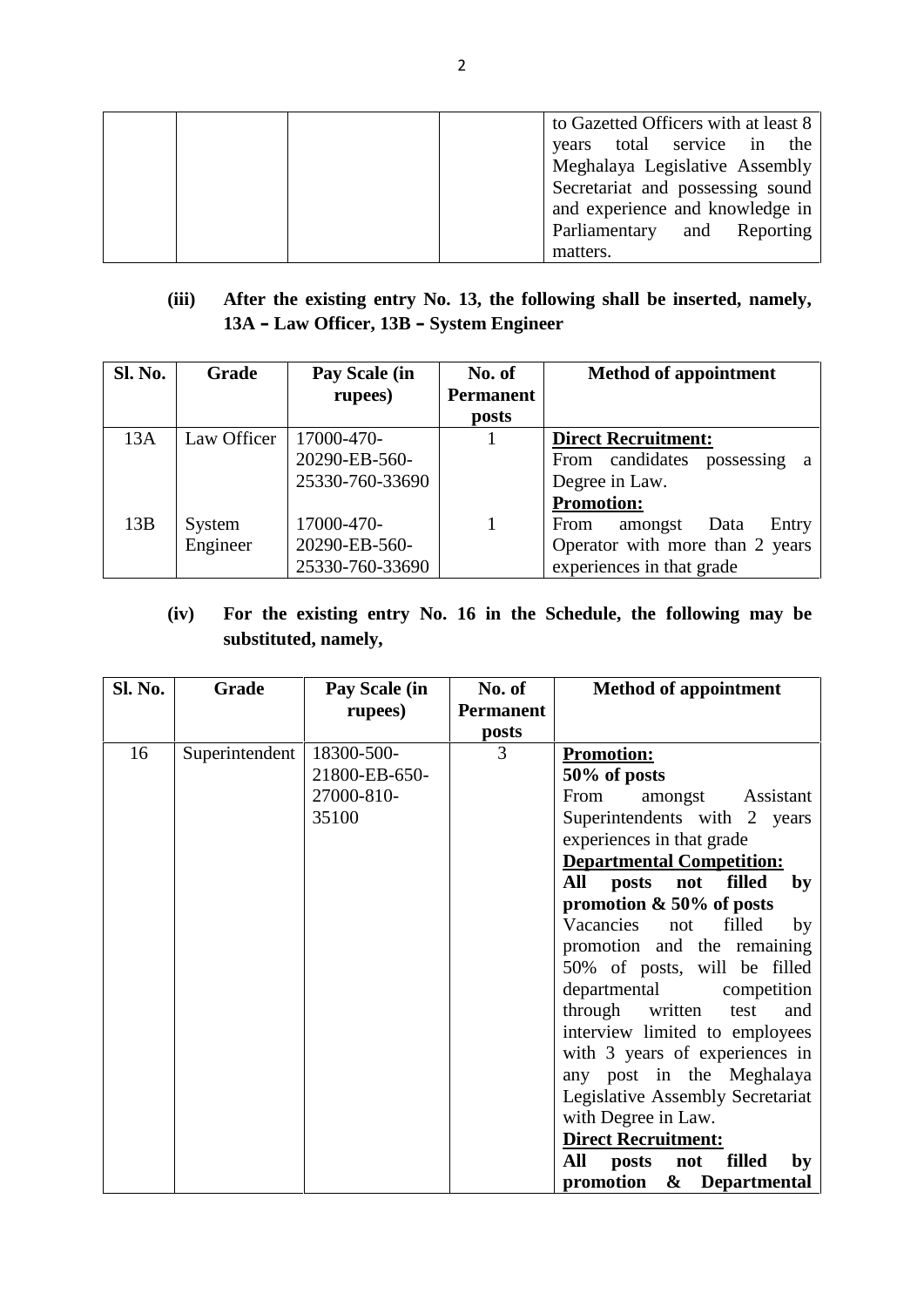| promotion and departmental<br>competition, will be filled by<br>open advertisement, through<br>written test and interview from<br>persons with Degree in Law, and<br>experience of 3 years in legal<br>practice, legal institutions, etc. |
|-------------------------------------------------------------------------------------------------------------------------------------------------------------------------------------------------------------------------------------------|
|-------------------------------------------------------------------------------------------------------------------------------------------------------------------------------------------------------------------------------------------|

| <b>Sl. No.</b> | Grade   | Pay Scale (in   | No. of                    | <b>Method of appointment</b>                                 |
|----------------|---------|-----------------|---------------------------|--------------------------------------------------------------|
|                |         | rupees)         | <b>Permanent</b><br>posts |                                                              |
| 20A            | Asst.   | 14100-350-      |                           | <b>Promotion:</b>                                            |
|                | System  | 16550-EB-460-   |                           | Entry<br>From<br>amongst<br>Data                             |
|                | Manager | 20690-620-27510 |                           | Operator with more than 2 years<br>experiences in that grade |

# **substituted, namely,**

|                | substituted, namely, |      |                 |                  |                                           |  |
|----------------|----------------------|------|-----------------|------------------|-------------------------------------------|--|
| <b>Sl. No.</b> | Grade                |      | Pay Scale (in   | No. of           | <b>Method of appointment</b>              |  |
|                |                      |      | rupees)         | <b>Permanent</b> |                                           |  |
| 21             | Watch                | $\&$ | 13100-330-      | posts<br>3       | <b>Promotion:</b>                         |  |
|                | Ward                 |      | 15410-EB-420-   |                  | 2 posts (1 Male, 1 Female)                |  |
|                | Officer              |      | 19190-580-25570 |                  | From amongst Senior Watch &               |  |
|                |                      |      |                 |                  | Ward Assistant of the Meghalaya           |  |
|                |                      |      |                 |                  | Legislative Assembly Secretariat          |  |
|                |                      |      |                 |                  | with 2 years experiences in that          |  |
|                |                      |      |                 |                  | grade.                                    |  |
|                |                      |      |                 |                  | <b>Departmental Competition:</b>          |  |
|                |                      |      |                 |                  | 1 post (Female)                           |  |
|                |                      |      |                 |                  | By Departmental Competition               |  |
|                |                      |      |                 |                  | from Senior Watch &<br>Ward               |  |
|                |                      |      |                 |                  | <b>Assistants</b><br>possessing<br>sports |  |
|                |                      |      |                 |                  | background<br>and                         |  |
|                |                      |      |                 |                  | police/Army/NCC<br>training               |  |
|                |                      |      |                 |                  | qualification.                            |  |